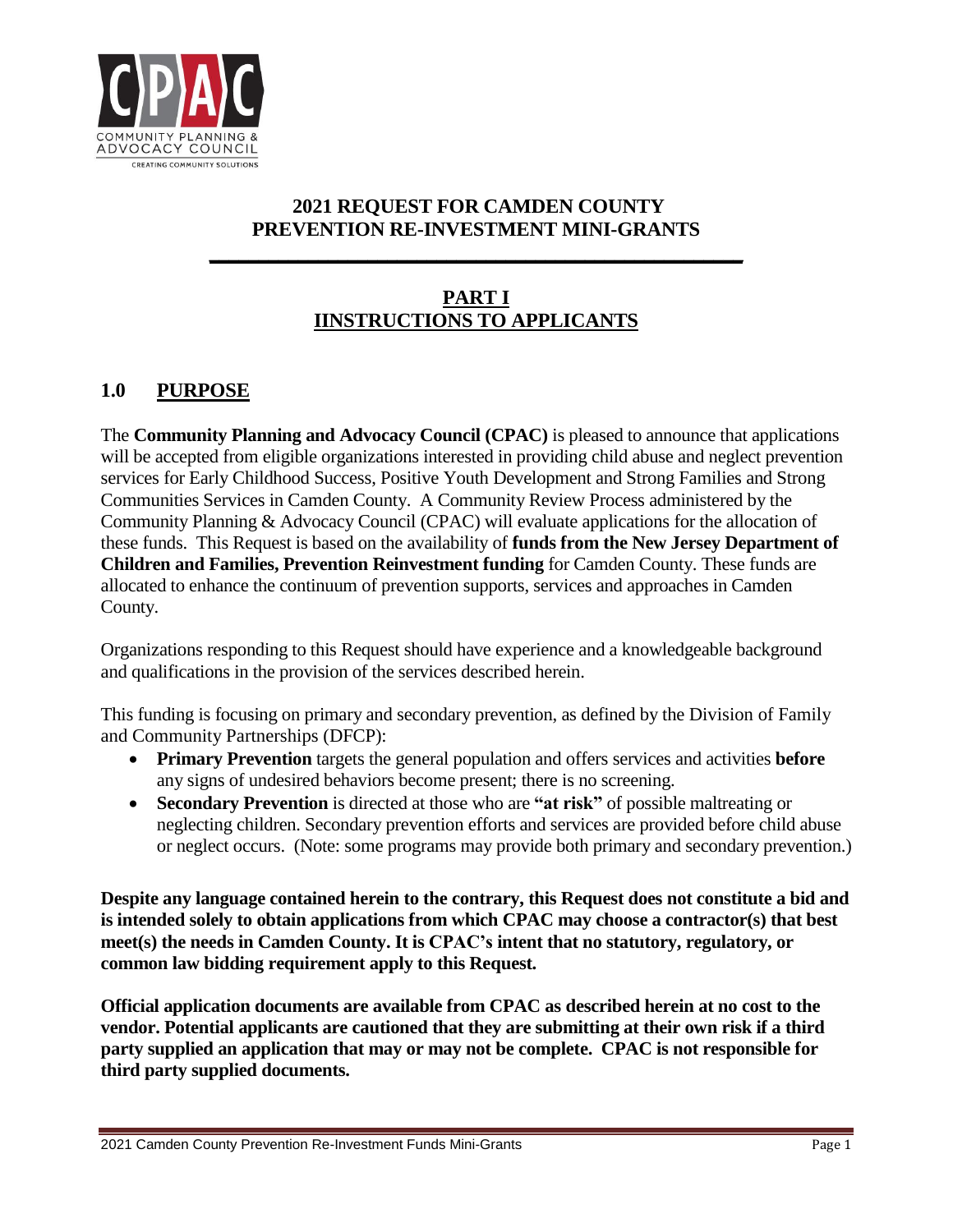# **2.0 BACKGROUND INFORMATION**

The intent of this Request and resulting award contract is to increase services for Early Childhood Success, Positive Youth Development, and Strong Families Strong Communities categories under the Covenant in Camden County.

With the guidance of the Community Planning and Advocacy Council, the Camden County Board of Freeholders and City of Camden has undertaken a Covenant for Children, Youth and Families ("Covenant"). The **Vision of the Covenant** is that all children, youth and families in Camden County and Camden City will have the resources, opportunities and support they need to reach their greatest potential as safe, responsible, productive and caring members of their families and communities.

The **Mission of the Covenant** is to mobilize the greater Camden County community to advance child, youth and family well-being through planned and intentional collaboration and concrete actions and outcomes. The Covenant activities are focused on three areas with specific goals:

- 1) Early Childhood Success which has the goal that all children will enter school being safe, healthy, happy and ready to learn;
- 2) Positive Youth Development with the goal that all school age children and youth will be at home, in school, on track and connected to their community; and
- 3) Strong Families, Strong Communities, which focuses on the goal that every family and every neighbor will have the skills, resources and motivation to successfully raise their children, our children from birth to adulthood.

## **AWARD**

#### **The anticipated amount of the mini-grant awards will range from \$1,000 to \$8,000.**

Recommendation for funding is based on the merit of the application. If your agency has received a grant in the prior fiscal year, your performance will also be taken into consideration for funding. Applications scored less than 75 by reviewers will not be recommended for funding. Award and denial letters are e-mailed to the appropriate organization.

**Target population:** The target population is Camden County children and youth (ages 0-18) and their families who are in need of human services assistance to prevent child abuse and neglect and improve their quality of life.

Services will be dispersed throughout Camden County with particular attention to the Lindenwold/Pine Hill/Winslow/Pennsauken/Cherry Hill/ Gloucester Township/Camden City municipalities.

Results from the **2020 Camden County Needs Assessment** has shown the need for awareness & prevention programming for adolescents in the following areas:

- Behavioral and Mental Health Services
- Substance Use Disorder and Prevention Services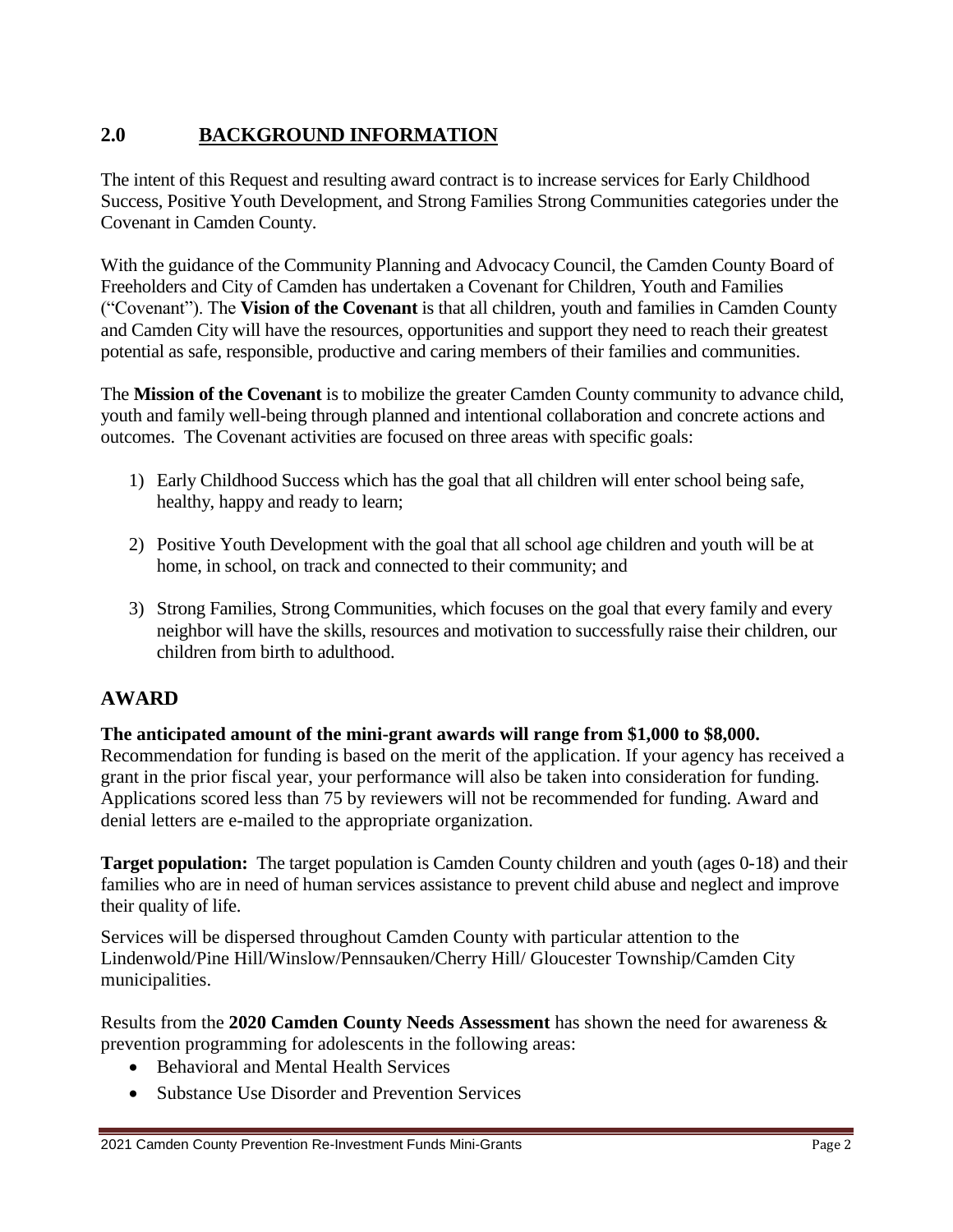• Parenting skills

With the COVID-19 pandemic still an issue, we are asking applicants to follow current Centers for Disease Control (CDC) and State of NJ Department of Children and Families (DCF) social distancing and cleaning policies.

# **ELIGIBLITY**

#### *Eligible Services*

#### **Early Childhood Success**

The goal of these early childhood success services is to ensure that children will be safe, healthy, happy and ready to learn (ages  $0 - 8$ ).

#### **Priority objectives include:**

- Expansion of infant/toddler  $(0-3)$  and young children  $(4-8)$  services & supports both in home and in community, to increase child safety and support positive development
- Increase parent leadership, knowledge and skill on healthy child development, decreased child abuse and neglect
- Increased awareness on trauma informed care (TIC) and adverse childhood experience (ACE)
- Expansion of parent support services (parents of infant/toddlers 0-3) and young children (4- 8) both in home and in community, to increase child safety and support positive development
- Increased enrollment of children in Pre-K childcare and enhancement of family linkages to healthcare and other needed resources

#### **Specific program examples include but are not limited to:**

- Training program for parents on trauma informed care (TIC) and adverse childhood experience (ACE) to reduce the risk of child abuse and neglect as children transition to prekindergarten to first grade
- Prenatal care and outreach services to at risk/pregnant women or women of young children regarding domestic violence, substance abuse, mental health and 2021 Early Childhood Success focus on infant mortality among women of color. In-home parenting support programs for mothers of young children, including teen moms, grandparents raising grandchildren and families with children with intellectual/developmental disabilities
- Strengthening parent/child relationship/bonding (example: Baby College, Zero to Three)
- Education, awareness and access to children's health care and Early Intervention Services.
- Support school readiness programs, preschool enrichment with family engagement
- Literacy Program
- Lead Prevention
- Safe Sitter Classes
- In-home tutoring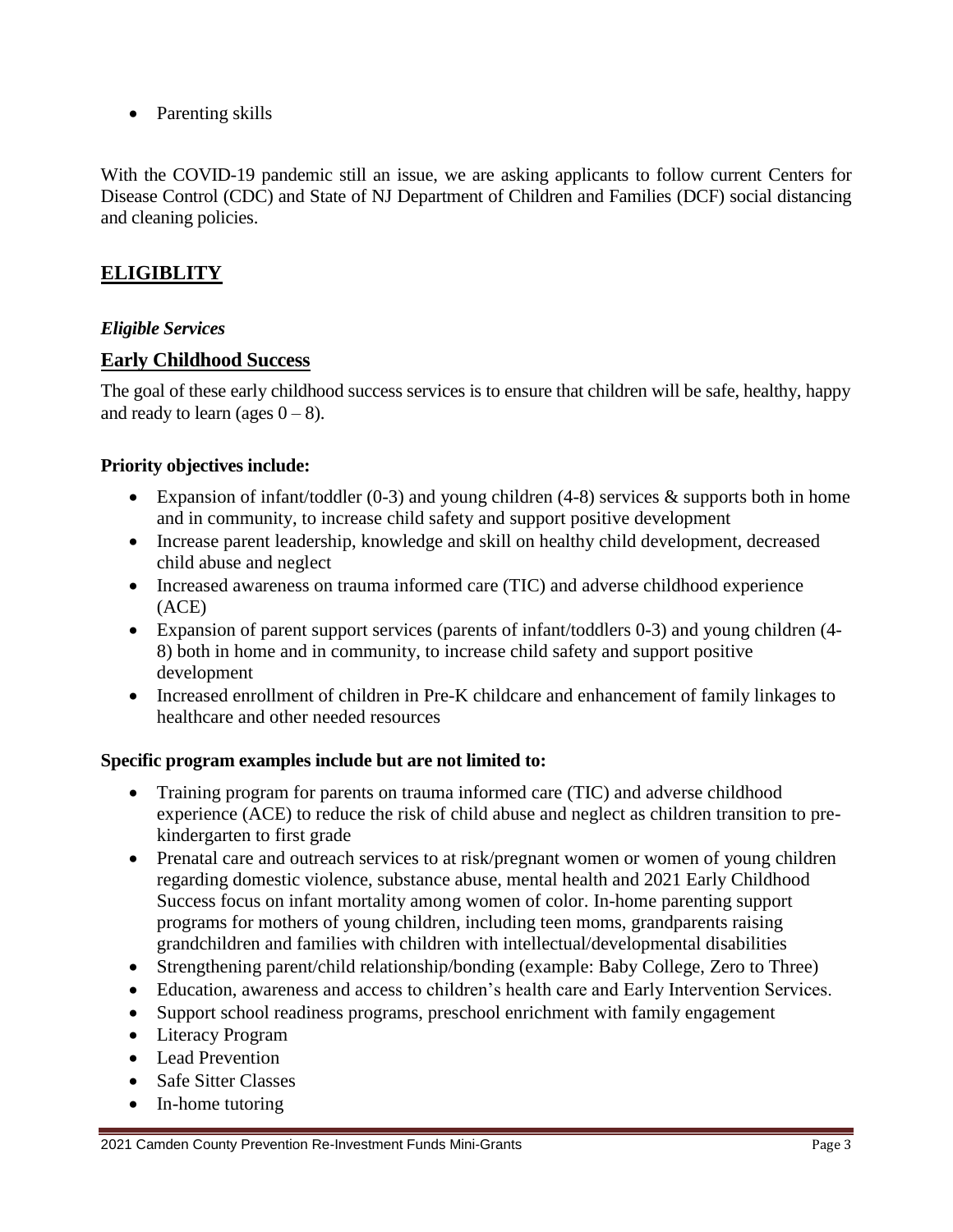• Mommy and Me, Daddy and Me activities

#### **Positive Youth Development**

The goal of these services is that school age children & youth (ages 9-18) will be at home, in school, on track and connected to their community.

#### **Priority objectives include:**

- Promotion youth leadership, resilience and self esteem
- Preparation of youth to become self-sufficient
- Promote positive youth development, healthy lifestyle and healthy relationship

#### **Specific program examples include but are not limited to:**

- Life skills to increase positive development, personal responsibility, self-esteem and confidence
- $\bullet$  Mentoring programs for pre-teens  $\&$  young parents
- Youth leadership development programs
- Training on healthy relationships, sexual health including abstinence
- Programs to educate parents on substance abuse prevention and the safe use of the internet by children
- Recreation and employment programs for youth in the summer and after school
- Youth educational support services that promote staying in school and on track
- Culture/art activities designed to provide students with opportunities to express themselves through music, dance, photography and drama. Collaborate with external organizations and individuals, particularly with museums, universities, private businesses, and community centers
- Education, awareness and accessing children's mental health services
- Programming to identify creative activities (i.e., photography, technology based training, and culinary arts)

## **Strong Families and Strong Communities**

The goal of these services is that every family and neighborhood will have the skills, resources, motivation and support that they need to successfully raise their children from birth to adulthood.

#### **Priority objectives include:**

- Increase family resilience and access to services available in community
- Strengthen families by increasing social connections
- Increase family health and wellness
- Increase access to healthy food

#### **Services to be provided include but are not limited to:**

Educational programs to promote quality of life and healthy lifestyle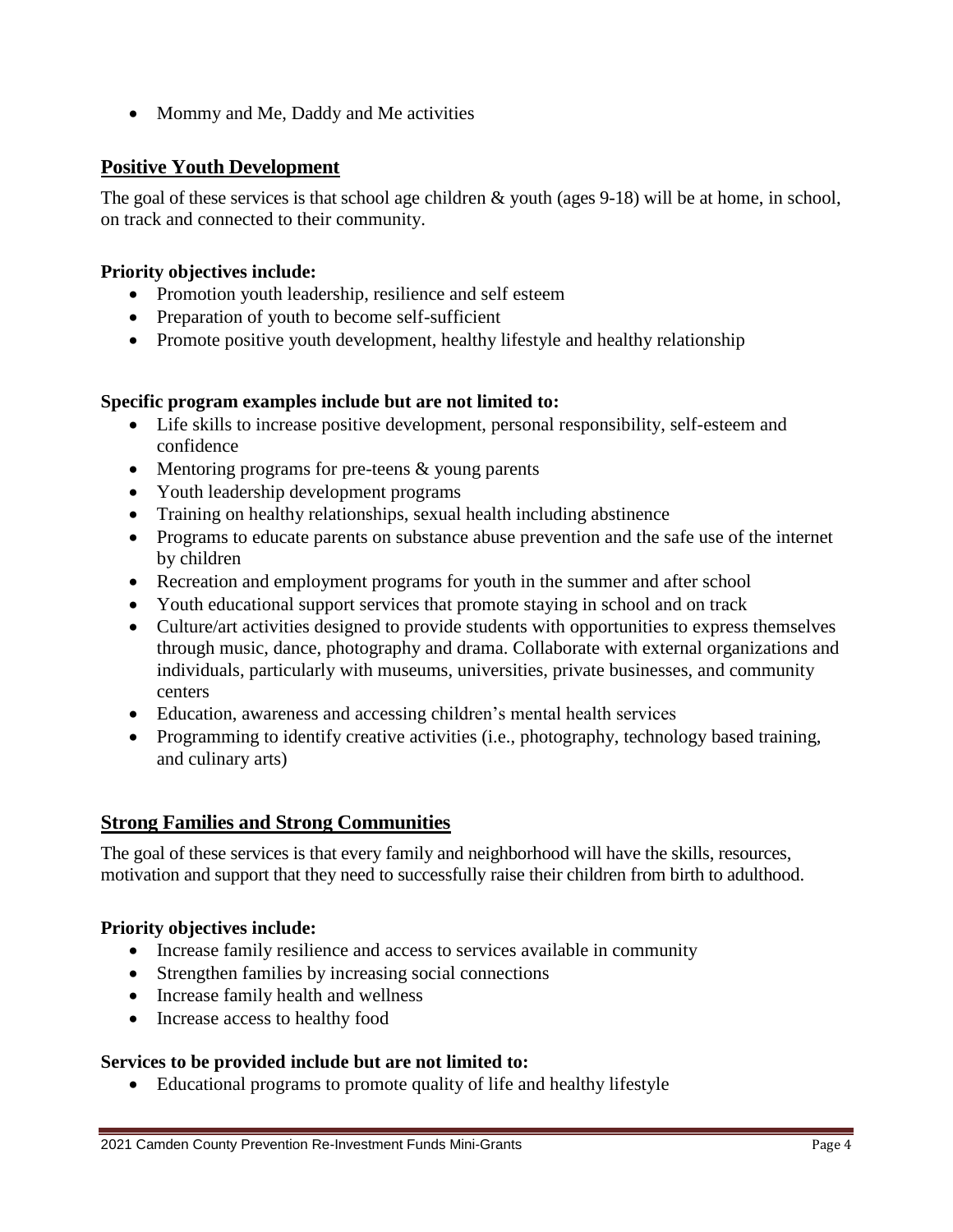- Empowering families to make healthy choices: workshops for families on healthy diet, tobacco free living, preventing drug abuse and excessive alcohol use
- Mental and emotional wellbeing (stress management, how to deal with unpleasant emotions, building healthy relationships etc.) awareness
- Workshops, training and activities to increase knowledge of parenting and child development
- Financial literacy classes with appropriate curriculum for adults and older youth
- Financial planning/budgeting support through work with individuals, families or groups
- Job readiness and job development services, in cooperation with the Camden County One Stop Career Center
- Linkage to the community resources

# *Eligible Applicants*

Agencies responding to this Request should have experience and a knowledgeable background and qualifications in the provision of the services described herein. With the COVID-19 pandemic still underway, we are asking applicants to follow with current Centers for Disease Control (CDC) and NJ Department of Children and Families (DCF) rules.

*Notice:* Applicants are strongly encouraged to read the entire Request carefully, and observe the application formatting requirements listed in this request and provide all requested attachments.

# *INCOMPLETE APPLICATIONS WILL NOT BE PROCESSED*!

- $\bullet$  In order to be considered for funding, an applicant must be a non-profit 501 (c) (3) agency or a public agency (municipal or county).
- Agencies must demonstrate and document that all Prevention Funds **will** be spent in Camden County and for Camden County residents and will be exhausted by 12/31/2021.
- Any funded agency delinquent with quarterly and/or expenditure reports at the time of the application and/or has a history of delinquencies **may not** be eligible for funding.
- Any agency NOT adequately demonstrating quantifiable and measurable outcomes **will not** be considered for funding.
- If applicable, provide letters of support from all collaborating partners with the application. The letter must detail the collaborating organization's responsibilities with the lead organization. The letter must also indicate if the lead agency will be subcontracting with the collaborating organization.

*Notice:* If another organization is acting as a fiscal agent, include a letter from them documenting the arrangement; if there are collaborating partners for the program, letters confirming their involvement should also be included.

# **Mini-Grant Project Timeline:**

Funding will be awarded for the September 1 - December 31, 2021 time period.

- NOFA release date: July 26, 2021 at 10:00 am
- Pre bid/application assistance meeting: July 28, 2021 at 12:00 pm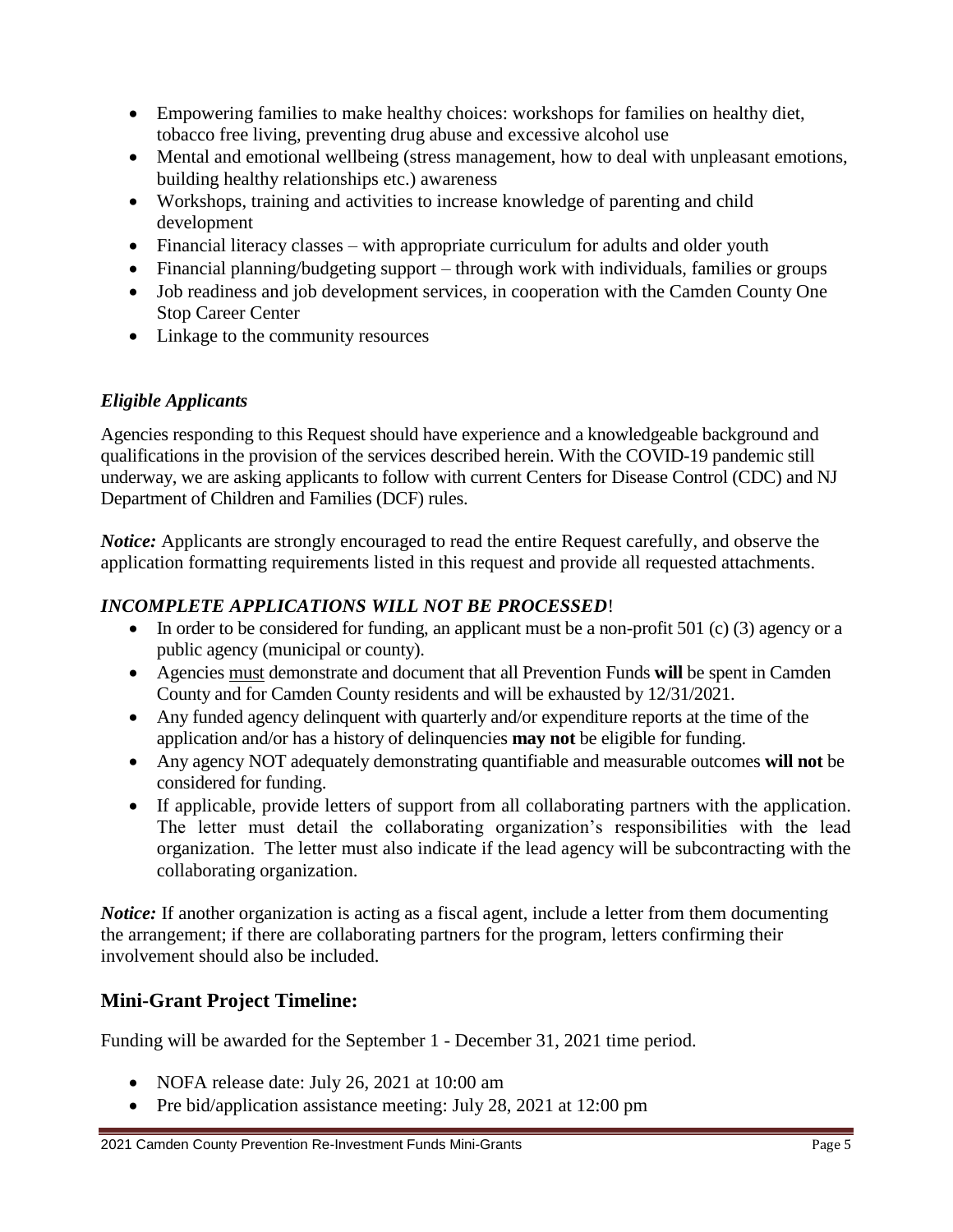- Application deadline August 16, 2021 at 11:59 pm
- Announcement of mini-grant awards or denials: August 25, 2021
- MOU submission: August 30, 2021
- Project start date September 1, 2021
- Project end date Dec 31, 2021

# **Reporting Requirements**

The grant recipients are required to submit a final programmatic and expenditure report to CPAC by January 15, 2022. Reporting forms and templates will be provided to grant recipients. In light of the current environment and potential limitations for on-site monitoring visits of all Mini-grant recipients, monthly progress reports will be required. The progress report, based on the time length of programming, should be submitted every 30 days or at the conclusion of each month. This is in addition to the Final report due January 15, 2022.

*Notice*: Grantee's eligibility for reimbursement of expenses and continued funding are contingent on the agency achieving quarterly and annual performance objectives, along with other contractual obligations. Final payments are not issued until receipt, review and approval of all reports. The expenditure reports must contain an original signature of the fiscal officer designated by the agency for this program and be on the expenditure forms provided by CPAC.

## **Evaluation, Monitoring and Grantee Learning Activities**

In an effort to further the overall program goals of this Request, grantees will be asked to participate in a technical assistance meeting(s).

Grant monitoring and evaluation allows us to observe compliance with requirements and progress against project goals, identify opportunities to provide technical assistance and ensure that adequate controls are in place to improve accountability of state funds.

# **3.0 COMPLIANCE WITH LAWS**

The successful firm(s) shall comply with all applicable federal, state and local statutes, rules and regulations. Including current social distancing and cleaning practices determined by the CDC.

## **4.0 PROCEDURE FOR RESPONDING TO REQUEST FOR APPLICATIONS**

## **4.1 SUBMISSION OF APPLICATIONS**

One original (1) copy of the Proposal, INCLUSIVE OF ALL INFORMATION required in Part II, Proposal Requirements should be provided. Proposals must be provided to the Community Planning and Advocacy Council using the Salesforce CRM Platform, which CPAC will make access available to any interested agency. **Proposals are due by Monday, August 16, 2021 at 11:59 p.m. Any proposals received after date and time will not be accepted!** Agencies will have to either copy and paste each section into its respective field on Salesforce or type right into each field directly. CPAC assumes no responsibility for delays with agencies inputting information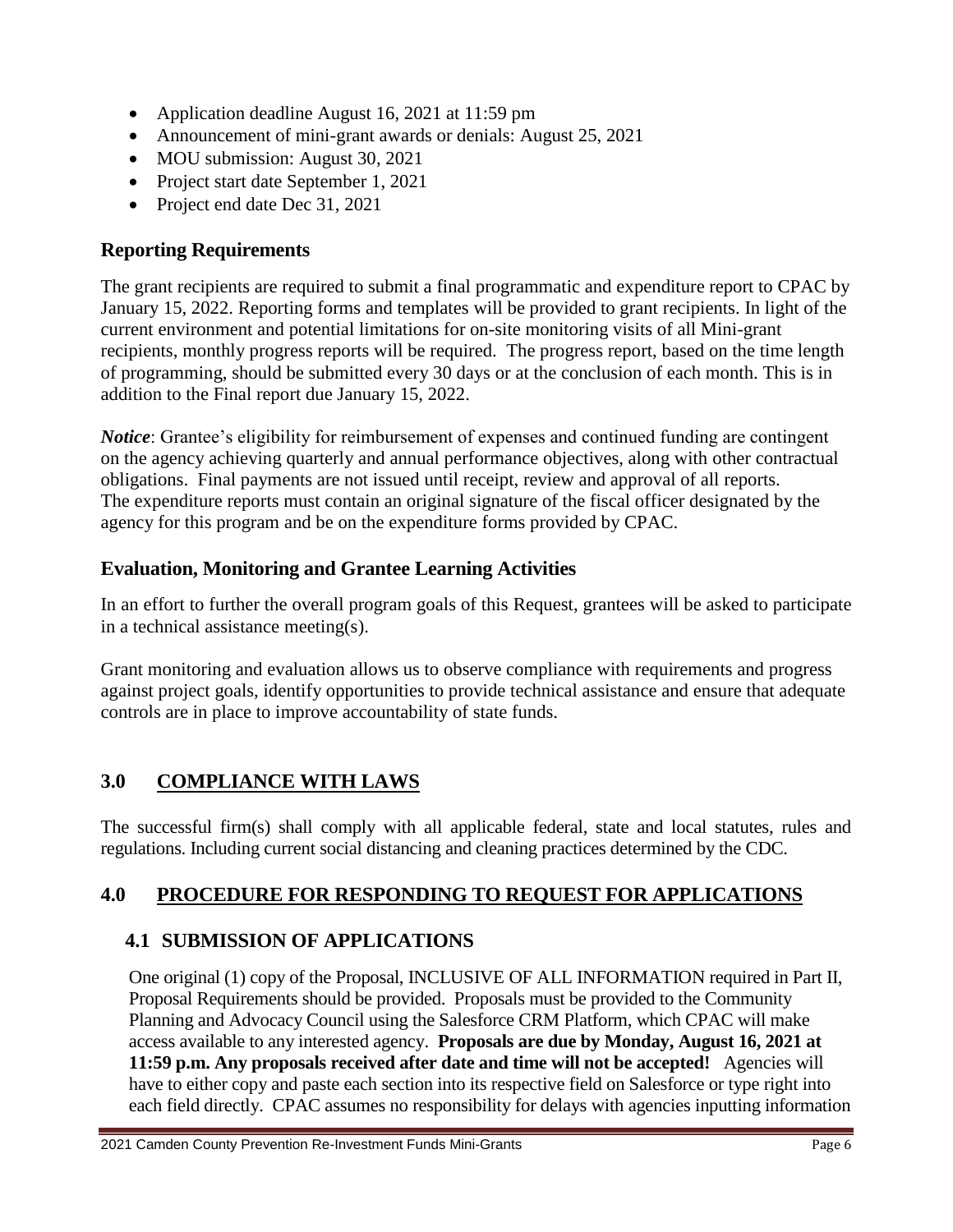into Salesforce after the above-referenced due date and time. Submission by fax, telephone, mail, or e-mail is NOT PERMITTED.

Final recommendations for awards shall be approved by the CPAC Board of Trustees. Memorandum of Understanding(s) for services will be provided by CPAC.

# **4.2 QUESTIONS REGARDING REQUEST FOR PROP0SALS**

4.2.1 Any questions regarding this Request for Applications must be made by writing or email to Andrew Selby, Senior Project Specialist at CPAC, 2500 McClellan Avenue, Suite 120, Pennsauken, NJ 08109 or [aselby@cpachvi.org](mailto:aselby@cpachvi.org) by August 16, 2021.

4.2.2. A Technical Assistance meeting with ample time for Q & A will take place at 10:30 am September 3, 2021 at 3:00 pm via Zoom. This meeting will be for agencies awarded grants and will over both fiscal and programmatic reporting.

# **4.3 ACCEPTANCE OF OFFER**

The signed application shall be considered an offer on the part of the offeror. Such offer shall be deemed accepted upon execution of a signed contract.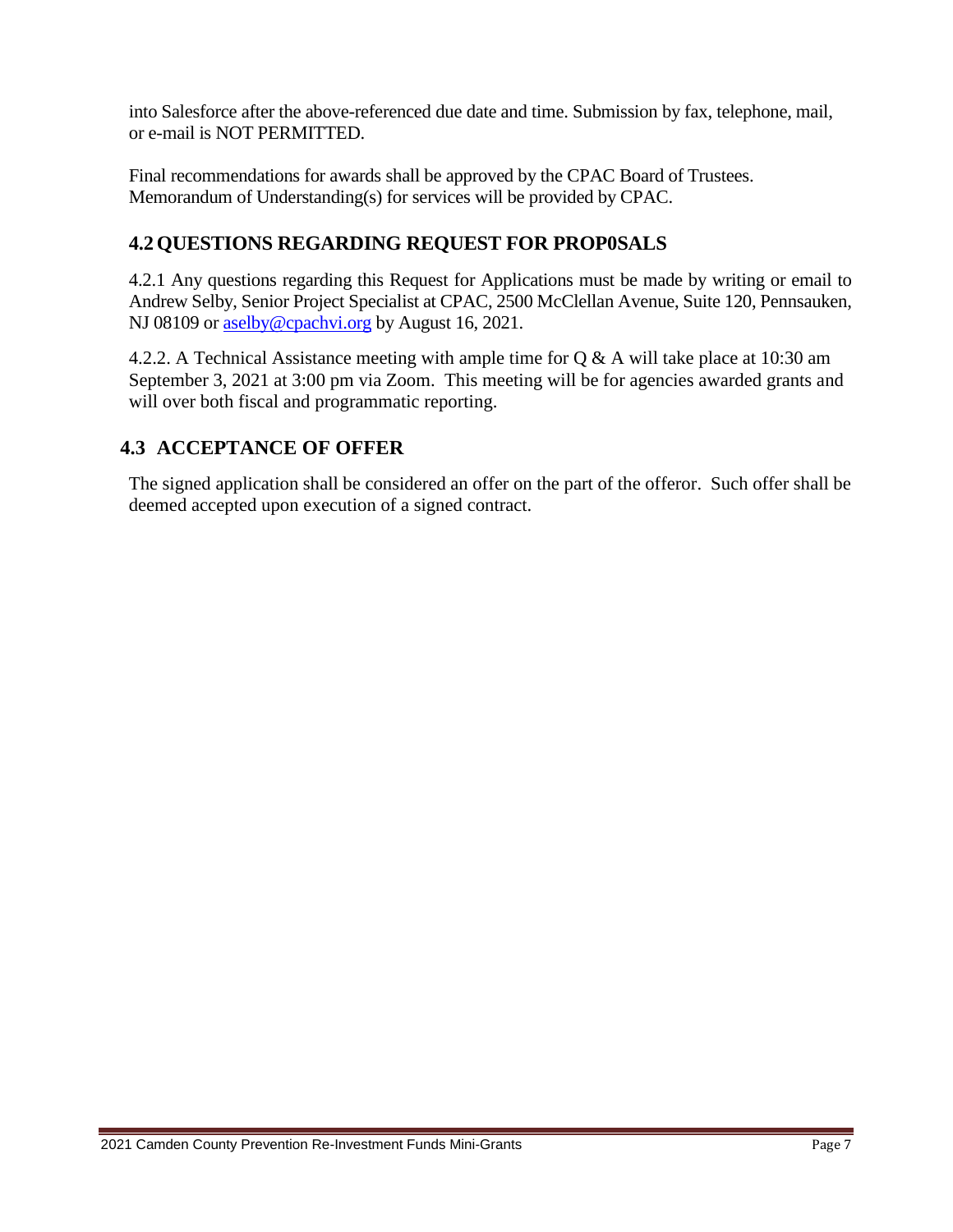## **PART II APPLICATION REQUIREMENTS**

Vendors are requested to propose child abuse and neglect prevention, Early Childhood Success, Positive Youth Development and Strong Families Strong Communities services in the County of Camden, New Jersey.

#### **FORMAT**

To assure consistency, responses must conform to the following format:

#### **A. Application Form (Appendix A)**

The Application Form must be completed and signed. The rest of the application should follow in narrative format with appendices completed as appropriate.

#### **A.1 Organizational Background and Mission Statement** (5 points)

Briefly describe the philosophy/mission of the agency itself. Include information on its incorporation date and status. Attach a copy of the agency's mission statement and a brief statement of the agency's history.

#### **A.2 Brief Description of the Program** (10 points)

Describe briefly, what the program is, why it is needed, and what it hopes to address. Include some details of the program around what the specific activities will be and what services it will offer the individual, family, and/or community.

#### **A.3 General Program Goal(s)** (10 points)

Goal(s) should be a specific statement of what the program intends to achieve. Goal(s) should clearly relate to the problem and lend themselves to objective measurements.

- 1. Describe the specific nature of the need/lack of resource.
- 2. Describe who is experiencing the need/lack thereof.
- 3. Describe the locale of the people who are experiencing the need. Who will benefit?
- 4. Describe how the goals of the programs will address the need/lack of resource
- 5. Provide relevant information/data, which indicates that there is a need or lack of resource. (NOTE: The source of any documentation, data or statistics MUST be documented).

#### **A.4 Measurable Outcomes and Indicators (**15 points)

- 1. Identify the specific goals of the program/services.
- 2. Describe the measurable effects (outcomes) that the program will have on the problem.
- 3. Describe the effect the program that will have on participants.
- 4. How much and when change is expected?
- 5. Explain how/why program design is expected to result in stated outcomes.
- 6. If your program was funded last year, what were the outcomes achieved through funding? (Identify funding source)
- 7. All goals and outcomes must be demonstrated and match the Logic Model and Program Profile submitted. (In Logic model Objectives, outcomes and indicators are listed)
- 8. Among these goals should be a strong emphasis on preventing abuse or neglect and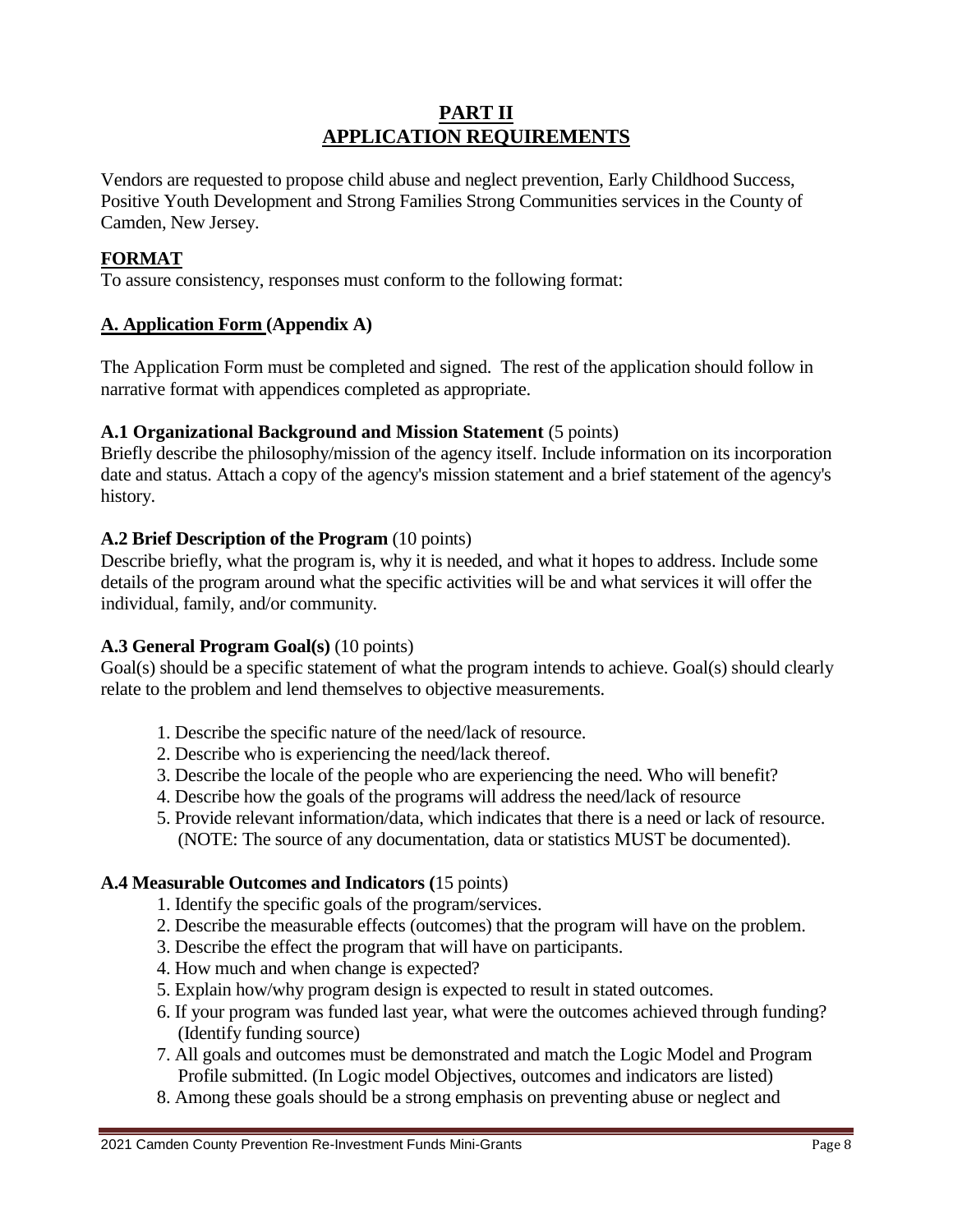increasing resources for family success.

*Outcomes* are the result and expected impact of the program based on the specific objectives listed above. For example: Children use prosocial behaviors to communicate and to get their needs met; the participants/parents manage child behavior in nurturing and effective manner (behavior management, discipline).

*Indicators* answer the question, "What would I see or hear that would tell me that a desired outcome was being achieved?" Example: 85% participants demonstrate increased knowledge on positive behavior management and discipline.

#### **A.5 Specific Activities or Services of the Program** (15 points)

- 1. Describe the nature of services and activities that will be provided (e.g. mentoring, tutorial, counseling and personal development, etc.)
- 2. Describe the service in detail. Include who will be served; number of customers served daily/weekly/annually, intake criteria, length of stay requirements, termination criteria, program participation requirements etc.
- 3. Program components must be demonstrated and match the Logic Model submitted.

#### **A.6 Program Outreach** (10 Points)

- 1. Describe how the applicant will recruit people for the program (publication, referral resources, etc.).
- 2. Describe how the affiliation agreements are developed and/or established with other community agencies, or if subcontracts will be utilized using identified vendors (if applicable.)
- 3. Attach affiliation agreements, subcontracts, and/or memorandum of understanding. (If agreements are pending award of application, attach letter requesting an agreement. Once an agency is confirmed, documentation approving agreement must be submitted within 15 days of the award letter.) (If applicable.)

#### **A.7 Evaluation Method(s)** (10 points)

The purpose of evaluation is to document measurable achievements in meeting desired client impact, showing that a program is doing what it said it would be doing.

- 1. Describe the expected outcomes of the proposed program and services.
- 2. Describe the methodology for determining the program effectiveness.
- 3. Explain how the program correlates/evaluates outcomes in relation to its goals and objectives.
- 4. List the indicators that will be measured to determine if outcome objectives are being met and rationale for selecting these indicators.
- 5. Describe the tools and internal processes to measure and monitor client change as a result of having received services.
- 6. Include a written statement that the agency will be cooperatively involved with the monitoring of the contracted program conducted by the CPAC.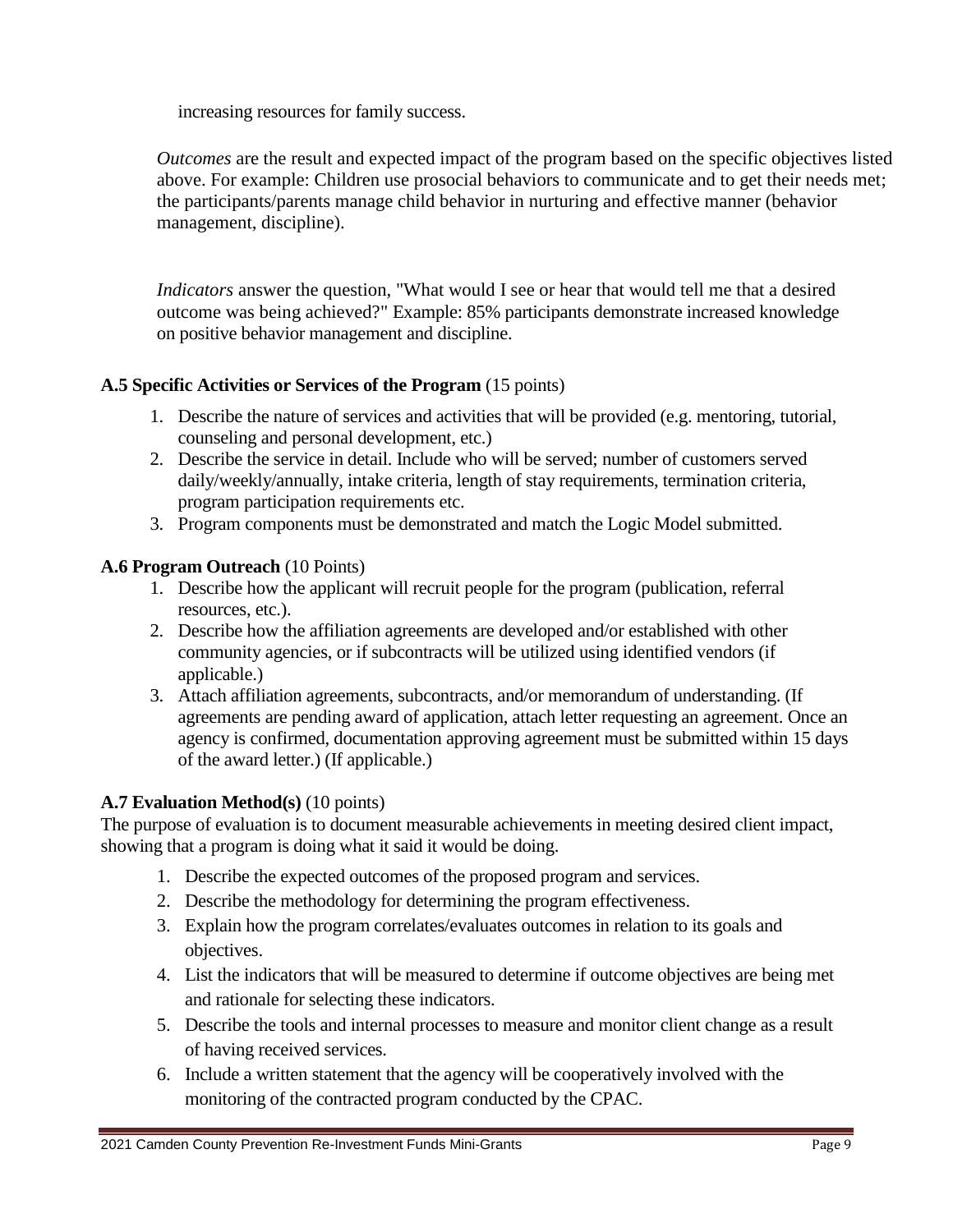7. Include a written statement that the provided agency will comply with all requirements pertaining to the timely collection and submission of data as outlined by the CPAC.

*(This is the process used to obtain information which will indicate how well the program has achieved its expected outcomes. For example: pre and post surveys, behavior assessment forms, child behavior checklist)*

## **B. Logic Model (Appendix B)** (10 points)

- A Logic Model is a map of your program. It is a simple, logical illustration of what you do, why you do it and how you will know if you are successful.
- The Logic Model is a tool to demonstrate program progress and evaluate program effectiveness. The Logic Model should be clear and include detailed short, intermediate, and long-term implementation strategies and outcomes.

#### **C. Fees/Costs: Budget & Budget narrative (Appendix C)** (15 points)

#### **Please provide a budget for each of the following:**

- 1. A total operational budget request for program funding for contract period. (A line item budget must be included)
- 2. Briefly describe each budget line item listed on attachment Contract Expense Summary.
- 3. Detail personnel cost. List job titles with number of positions, a brief summary of job responsibilities, the salary and fringe benefits for each position, number of positions and number of full-time equivalents for each. Total of detailed salaries should equal the total for this item on the budget form.
- 4. Define a unit of service and the cost of a unit of service.
- 5. The budget section must also provide a rationale describing how these budget figures were calculated.
- 6. Include a written statement that the agency will comply with the timely submission of quarterly narrative and fiscal reports to be submitted by the provider agency to the CPAC.
- 7. **In the event that less money is available than your original request from this funding source, indicate at what level of funding would you be unable to implement this program.**

Please explain what your budget will be and how Prevention Reinvestment funds will be spent. Clearly outline any administrative costs within cost per unit of service. (**Max of 10%** of budget can be used for administrative costs.) Please explain your ability to exhaust all funds by 12/31/2021.

Note: Please refer to Schedule of Allowable/Unallowable Expenses for certain services for additional information.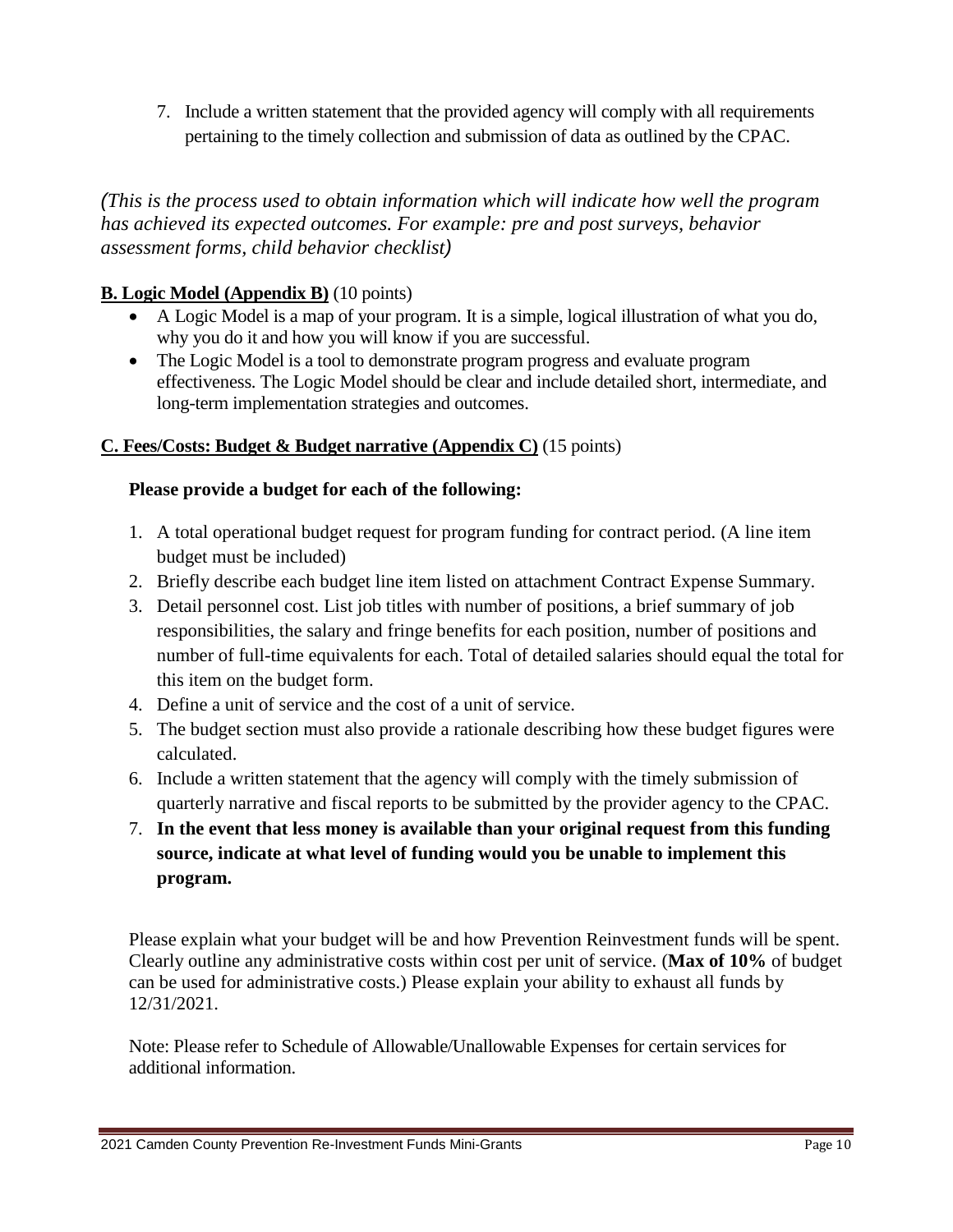#### **Attachments**

- Completed IRS Form W-9
- Copy of NJ Business Registration Certification (BRC)
- Current List of Agency Board of Directors

**Note: CPAC reserves the right to negotiate with any or all vendors meeting the evaluation criteria set forth herein.**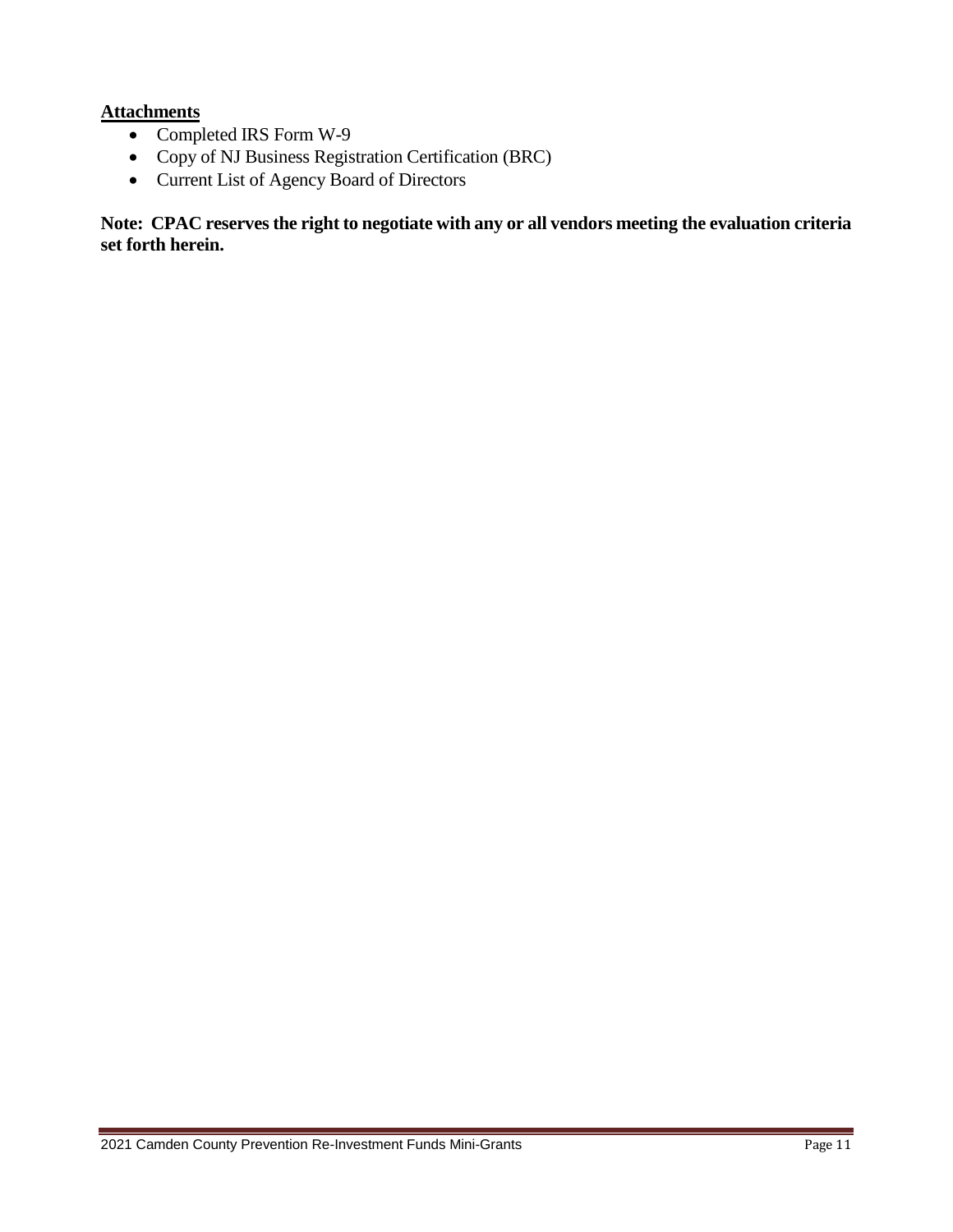

# **2021 Camden County Prevention Re-Investment Funds Mini-Grants Application**

#### *Funding will be awarded for September 1, 2021 through December 31, 2021* **(One-time funding)**

| Program Name                                                                                                     |  |
|------------------------------------------------------------------------------------------------------------------|--|
| <b>Implementing Agency</b>                                                                                       |  |
| Program Contact Person and Information                                                                           |  |
| <b>Fiscal Contact Person and Information</b>                                                                     |  |
| <b>Other Contact Person and Information</b><br>(Optional)                                                        |  |
| Requested Funding Level/Allocation                                                                               |  |
| Unit Cost for Service (ex: if one hour of service<br>is equal to one unit, what is the cost per hour of service) |  |
| Level of Service to be Provided for Each                                                                         |  |
| Component (ex: 100 outreach, 40 case management, 20                                                              |  |
| workshops, 15 linkages)                                                                                          |  |
| How many program dollars are serving                                                                             |  |
| <b>Camden County residents?</b>                                                                                  |  |
| Is program new or an existing program?                                                                           |  |
| Target Population to be served                                                                                   |  |
| Geographic area to be served                                                                                     |  |
| Projected number of clients in program<br>during 6 months contract period                                        |  |
| Minimum number of unduplicated clients<br>served during contract period                                          |  |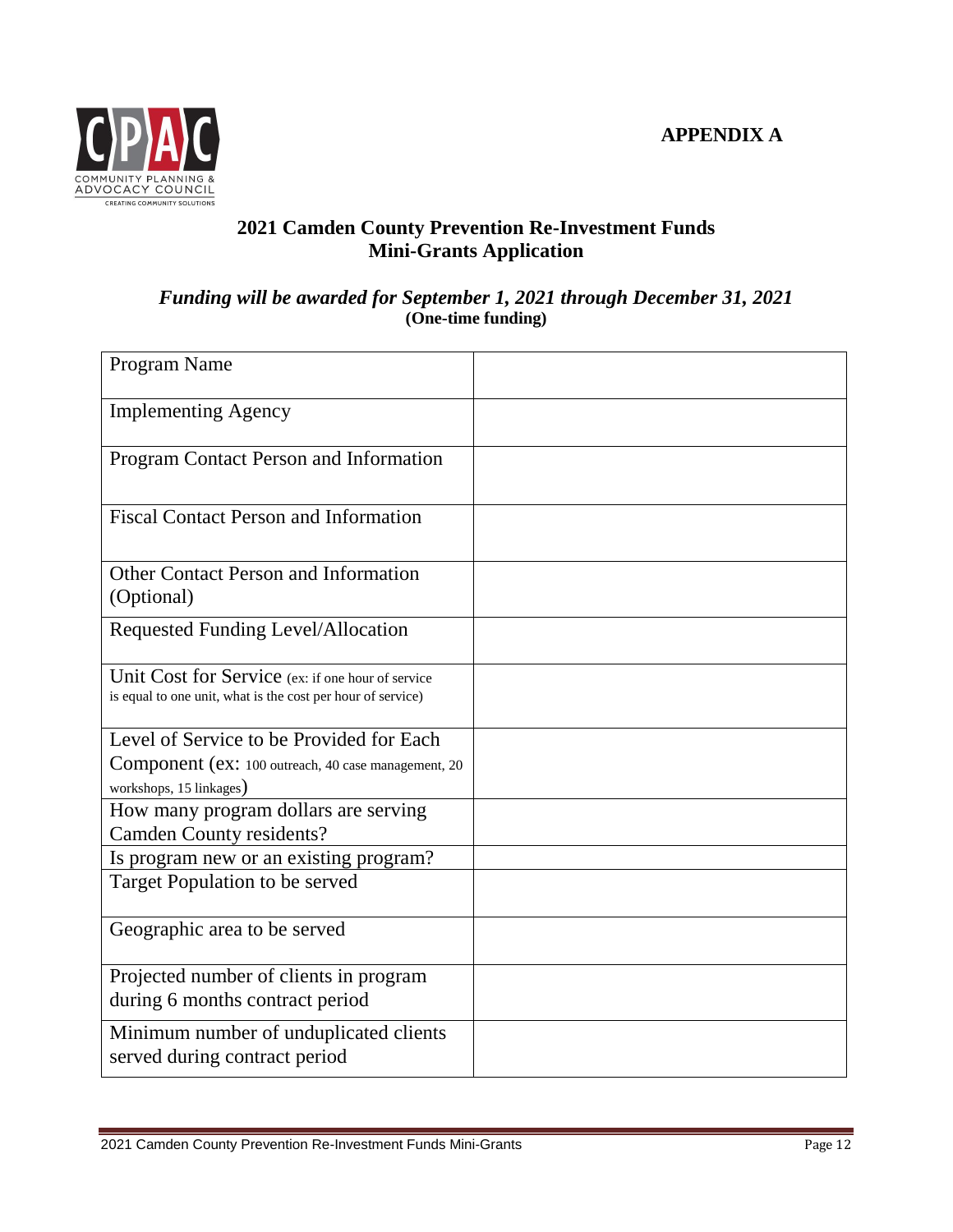# **Organizational Background and the Mission Statement**

**Brief Description of Program/Services to be Provided**

**General Program Goal(s):**

**Measurable Outcomes and Indicators:**

**Specific Activities or Services of the Program:** 

\_\_\_\_\_\_\_\_\_\_\_\_\_\_\_\_\_\_\_\_\_\_\_\_\_\_\_\_\_\_\_\_\_\_\_ \_\_\_\_\_\_\_\_\_\_\_\_\_\_\_\_\_\_\_\_\_\_\_\_\_\_\_

**Program Outreach:**

**Evaluation Method(s):**

**Budget Narrative:**

Signed By Date Submitted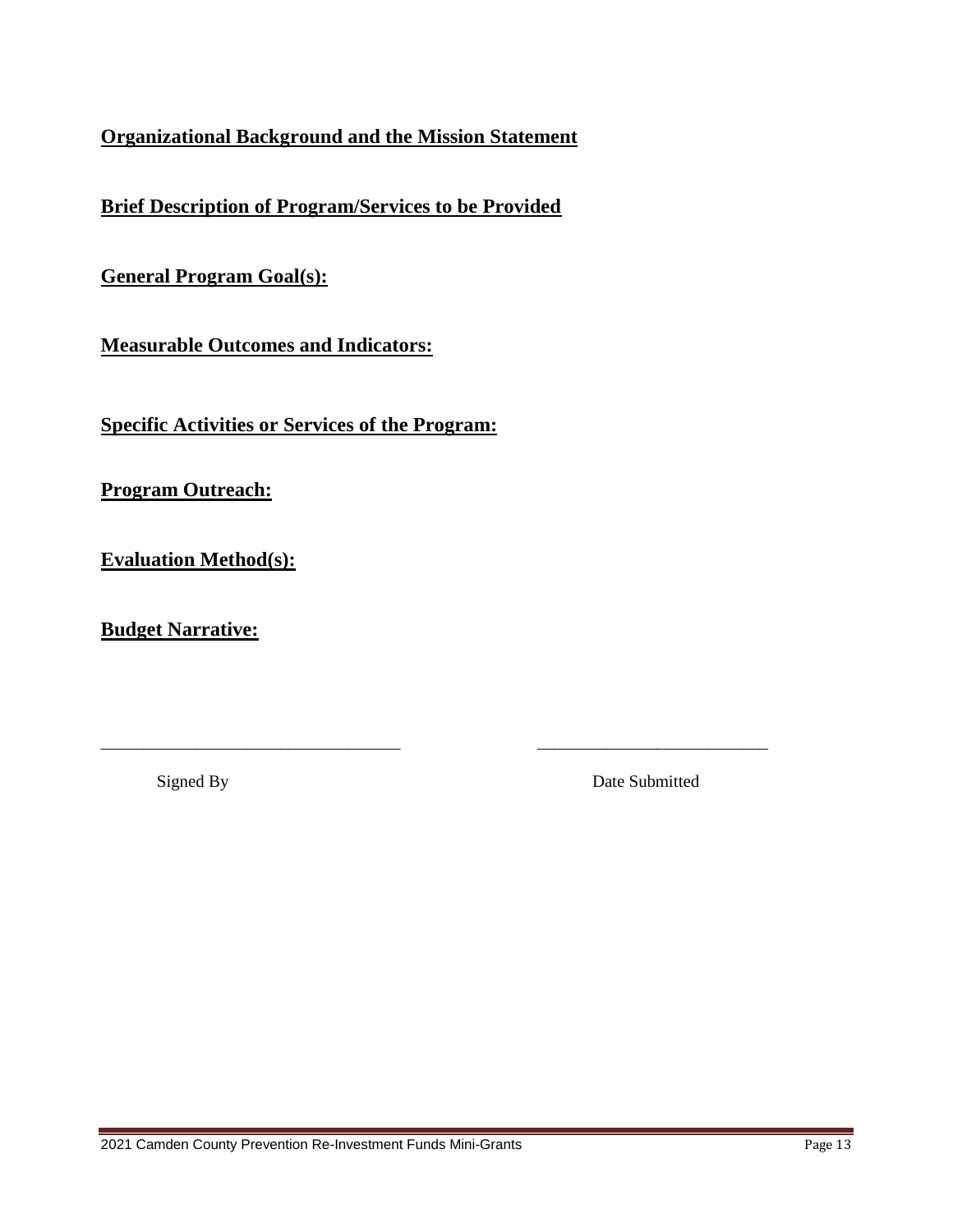# **Logic Model APPENDIX B**

# **2021 Camden County Prevention Re-Investment Funds Mini-Grants:** Contract Period September 1 – Dec 31, 2021

| <b>Agency:</b>                                                                                                                                                 |                                |                  |                  |                             |                 |                                      |
|----------------------------------------------------------------------------------------------------------------------------------------------------------------|--------------------------------|------------------|------------------|-----------------------------|-----------------|--------------------------------------|
| <b>Program Name:</b>                                                                                                                                           |                                |                  |                  |                             |                 |                                      |
| <b>Contact Person:</b>                                                                                                                                         |                                |                  |                  |                             |                 |                                      |
| <b>Logic Model Completed By:</b>                                                                                                                               |                                |                  |                  |                             |                 |                                      |
| <b>Vision</b>                                                                                                                                                  |                                |                  |                  |                             |                 |                                      |
| Program Vision (sometimes called Long-Term Impact or Goal): This is a brief statement about your hope for the future. What do you want                         |                                |                  |                  |                             |                 |                                      |
| for the youth and families? A vision statement may not be measurable, and your program is not necessarily responsible for single-handedly                      |                                |                  |                  |                             |                 |                                      |
| achieving it. (Do not exceed 150 words)                                                                                                                        |                                |                  |                  |                             |                 |                                      |
| <b>Target Population</b><br>Population Served (sometimes called Consumers, Participants, or Target Audience). As specifically as possible, identify the people |                                |                  |                  |                             |                 |                                      |
| who will receive your services                                                                                                                                 |                                |                  |                  |                             |                 |                                      |
| <b>Assumptions</b>                                                                                                                                             |                                |                  |                  |                             |                 |                                      |
| Assumptions/Underlying Theory: The services offered should be based on what is known to be effective (evidence-based or evidence-                              |                                |                  |                  |                             |                 |                                      |
| informed practice). If you are uncertain of the empirical foundations of your approach, review the research related to what works in child                     |                                |                  |                  |                             |                 |                                      |
| abuse prevention programs.                                                                                                                                     |                                |                  |                  |                             |                 |                                      |
| <b>Outcome</b>                                                                                                                                                 | Services/<br><b>Activities</b> | <b>Resources</b> | <b>Indicator</b> | <b>Measureme</b><br>nt Tool | <b>Timeline</b> | <b>Responsible</b><br><b>Parties</b> |
| <b>Short-Term</b>                                                                                                                                              |                                |                  |                  |                             |                 |                                      |
|                                                                                                                                                                |                                |                  |                  |                             |                 |                                      |
|                                                                                                                                                                |                                |                  |                  |                             |                 |                                      |
| <b>Intermediate</b>                                                                                                                                            |                                |                  |                  |                             |                 |                                      |
|                                                                                                                                                                |                                |                  |                  |                             |                 |                                      |
|                                                                                                                                                                |                                |                  |                  |                             |                 |                                      |
| <b>Long Term</b>                                                                                                                                               |                                |                  |                  |                             |                 |                                      |
|                                                                                                                                                                |                                |                  |                  |                             |                 |                                      |
|                                                                                                                                                                |                                |                  |                  |                             |                 |                                      |

2021 Camden County Prevention Re-Investment Funds Mini-Grants **Page 14** Page 14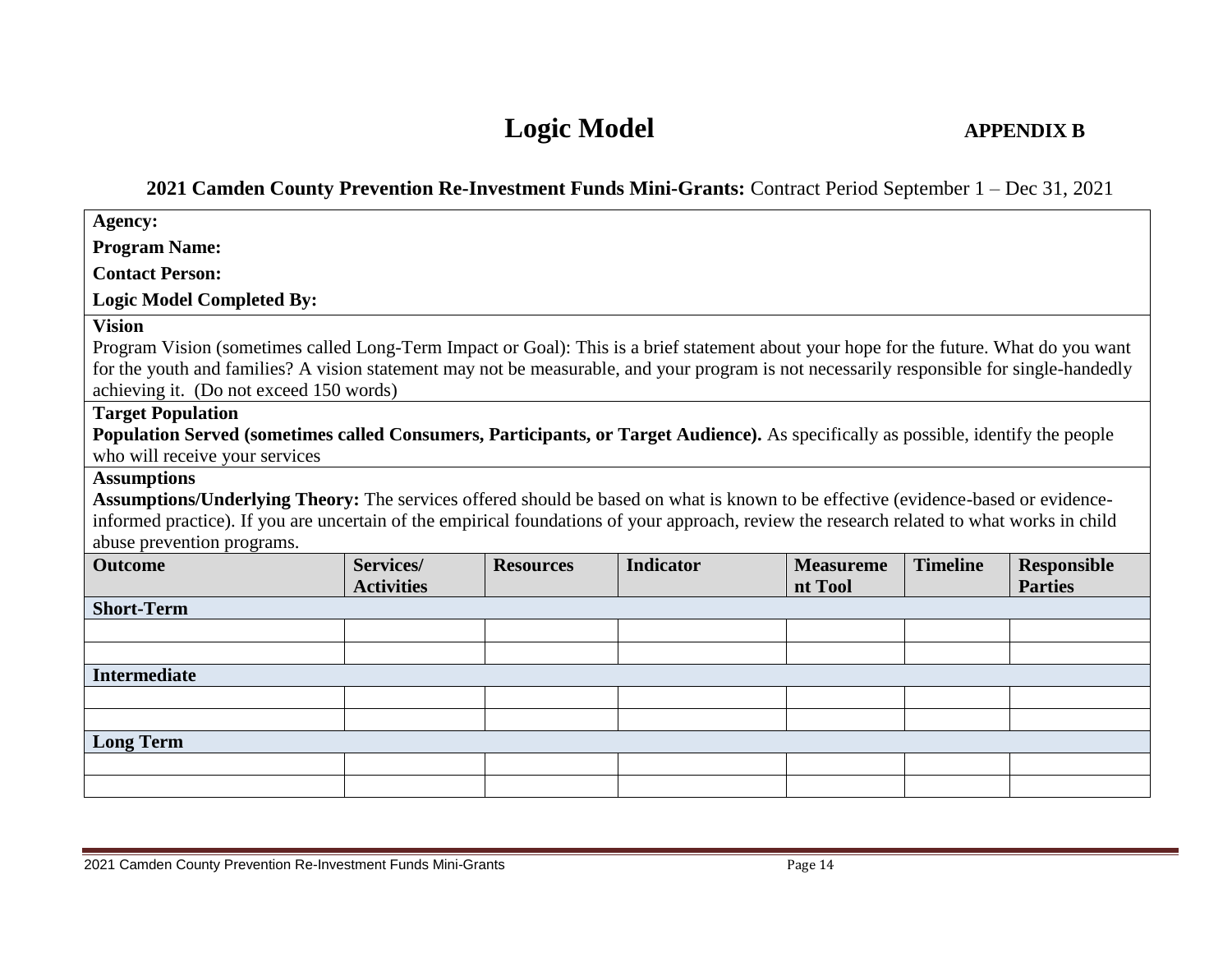# **APPENDIX C**

# **BUDGET SUMMARY FORM**

**(Note: Budget Narrative must be included in proposal)**

| <b>2021 Prevention Re-Investment Funds Mini-Grants</b> |                               |                                   |                              |  |
|--------------------------------------------------------|-------------------------------|-----------------------------------|------------------------------|--|
| <b>BUDGET CATEGORY</b>                                 | <b>TOTAL</b><br><b>BUDGET</b> | <b>Prevention</b><br><b>Funds</b> | <b>Other</b><br><b>Funds</b> |  |
| Personnel                                              |                               |                                   |                              |  |
| <b>Consultants / Professional Fees</b>                 |                               |                                   |                              |  |
| Materials & Supplies                                   |                               |                                   |                              |  |
| <b>Facility Costs</b>                                  |                               |                                   |                              |  |
| <b>Specific Assistance to Clients</b>                  |                               |                                   |                              |  |
| General & Administrative Costs                         |                               |                                   |                              |  |
| Equipment                                              |                               |                                   |                              |  |
| Other                                                  |                               |                                   |                              |  |
| Other                                                  |                               |                                   |                              |  |

## **UNITS**

| UNITS OF SERVICE |  |
|------------------|--|
| UNIT COST        |  |

# **PLEASE NOTE THE MINIMUM AMOUNT OF FUNDING REQUIRED TO OPERATE THE PROGRAM: \_\_\_\_\_\_\_\_\_\_**

Note: Budget Narrative must support the proposed budget above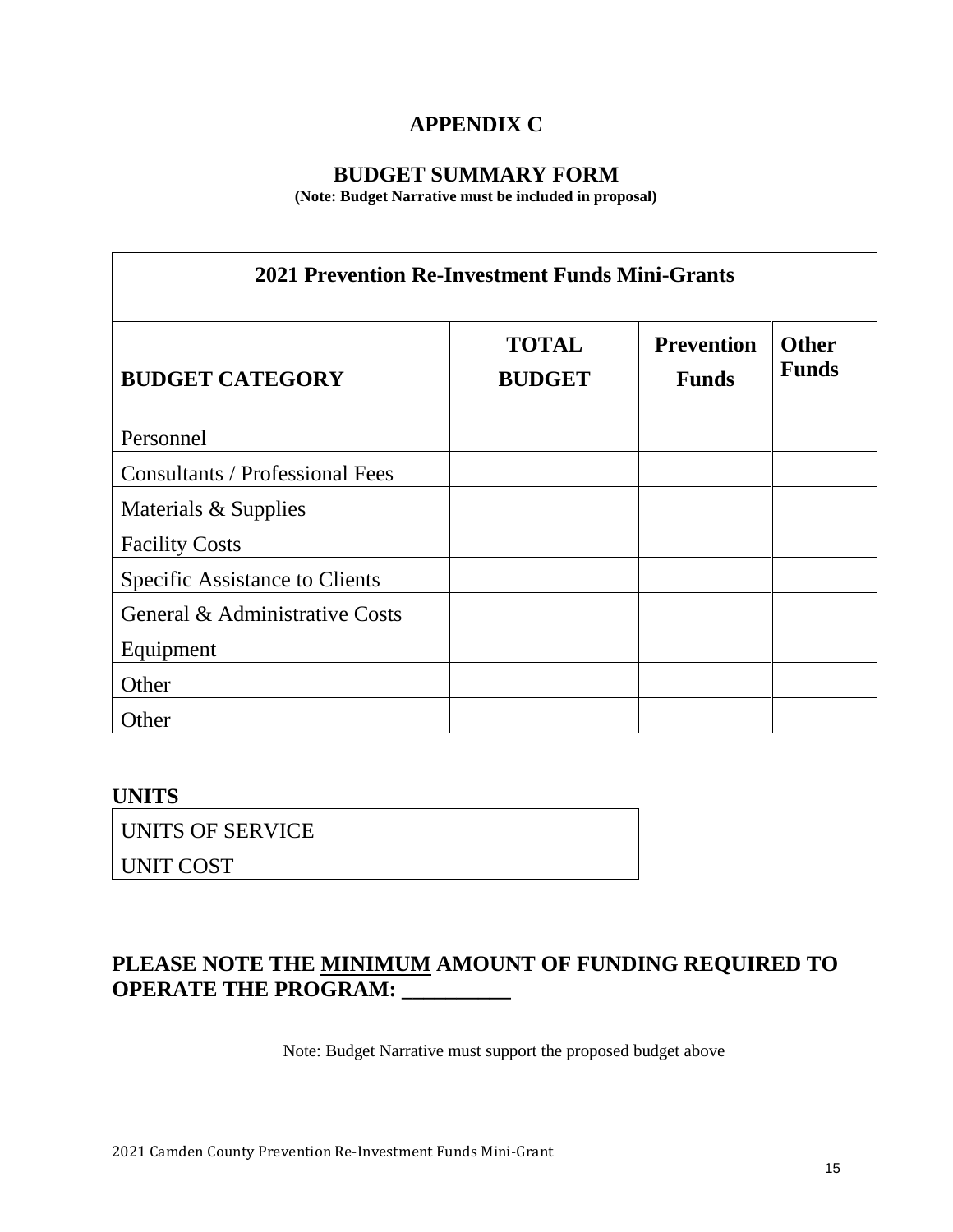# **APPENDIX D**

#### **Allowable & Unallowable expenses**

CPAC follows OMB Circular A-122 for determining allowable and unallowable costs. Certain allowable costs covered under OMB A-122 are allowable with conditions as specified below. All Costs deemed unallowable in OMB A-122 are considered unallowable. The following are examples of allowable and unallowable costs.

| Item of Costs              | Allowable    | Unallowable | <b>With Conditions</b> |
|----------------------------|--------------|-------------|------------------------|
| Advertising                | X            |             |                        |
| <b>Alcoholic Beverages</b> |              | X           |                        |
| <b>Bad Debts</b>           |              | X           |                        |
| <b>Banking Fees</b>        | X            |             | Note 1                 |
| Car Allowance              |              | $\mathbf X$ |                        |
| Communications             | $\mathbf X$  |             | Note 2                 |
| Donations                  |              | X           |                        |
| <b>Employee Morale</b>     | $\mathbf X$  |             | Note 3                 |
| <b>Entertainment Costs</b> |              | X           |                        |
| Fines/Penalties            |              | X           |                        |
| Good or Services for       |              | X           |                        |
| personal use               |              |             |                        |
| Meetings $&$               | X            |             | Note 4                 |
| Conferences (In            |              |             |                        |
| House)                     |              |             |                        |
| Membership                 | X            |             | Note 5                 |
| Participant Incentives     | X            |             | Note 6                 |
| Participant support        | X            |             | Note 7                 |
| costs.                     |              |             |                        |
| <b>Staff Meals</b>         |              | X           |                        |
| <b>Taxes</b>               | $\mathbf{X}$ |             | Note 8                 |
| Transportation             | $\mathbf X$  |             |                        |
| Travel                     | $\mathbf X$  |             | Note 9                 |

**Note 1 –** The following banking fees are not allowable: ATM usage fees, late charges, overage fees.

**Note 2 -** Proper documentation must be kept to determine program usage.

**Note 3 -** Example of employee morale are in-house publications, health clinics & recreational activities. Costs are allowable if incurred with established practice, reasonable, equitably distributed to all activities and offset by income earned.

**Note 4** – Cost associated with meeting and conferences hosted by the Sub recipient are allowable with the following condition: Costs for meals must receive pre-approval as well as facility costs. Attendance to out of state conferences must have pre-approval.